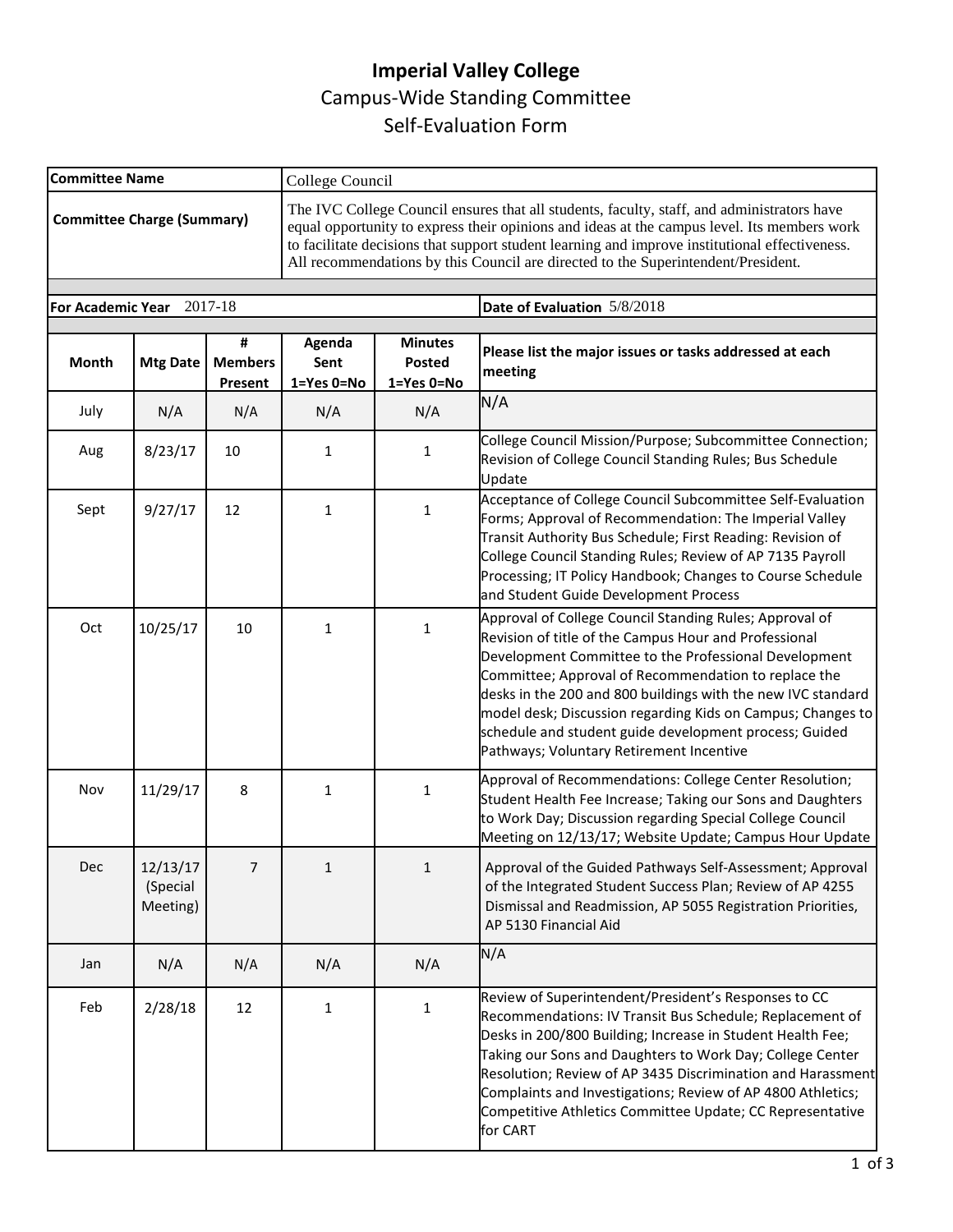# **Imperial Valley College**

## Campus-Wide Standing Committee

| Self-Evaluation Form |  |
|----------------------|--|
|----------------------|--|

| Mar                                                                       | 3/28/18                                                             | 12  | $\mathbf{1}$                                                                                                                                                                                                                                          | 1   | Announcement of the Reuben O. Lopez Community Service<br>Award; Review of the Guided Pathways Workplan; Password<br>Policy; Community Colleges Survey of Student Engagement;<br>Review of proposed AP 6760 Parking Citation Payment Plan                                                                                                                                                  |  |  |  |
|---------------------------------------------------------------------------|---------------------------------------------------------------------|-----|-------------------------------------------------------------------------------------------------------------------------------------------------------------------------------------------------------------------------------------------------------|-----|-------------------------------------------------------------------------------------------------------------------------------------------------------------------------------------------------------------------------------------------------------------------------------------------------------------------------------------------------------------------------------------------|--|--|--|
| Apr                                                                       | 4/25/18                                                             |     | 1                                                                                                                                                                                                                                                     |     | Reuben O. Lopez Community Service Award Nomination;<br>Review of AP 7120 Recruitment and Screening Procedures;<br>Review of the EEO and Diversity Plan; Public Relations and<br>Marketing Committee Update; Development of the Outcomes<br>and Assessment Committee; Review of Bloodborne Pathogens<br>Exposure Control Plan; Review of the ICCD Injury and Illness<br>Prevention Program |  |  |  |
| May                                                                       |                                                                     |     |                                                                                                                                                                                                                                                       |     |                                                                                                                                                                                                                                                                                                                                                                                           |  |  |  |
| June                                                                      | N/A                                                                 | N/A | N/A                                                                                                                                                                                                                                                   | N/A |                                                                                                                                                                                                                                                                                                                                                                                           |  |  |  |
| <b>Avg Attendance</b>                                                     |                                                                     |     | %                                                                                                                                                                                                                                                     | %   |                                                                                                                                                                                                                                                                                                                                                                                           |  |  |  |
|                                                                           |                                                                     |     | Advocated for student's transportation needs                                                                                                                                                                                                          |     |                                                                                                                                                                                                                                                                                                                                                                                           |  |  |  |
|                                                                           | <b>Major Accomplishments or</b><br><b>Achievements in Past Year</b> |     | Advocated for student's physical space needs, including additional college center space and larger<br>classroom desks                                                                                                                                 |     |                                                                                                                                                                                                                                                                                                                                                                                           |  |  |  |
|                                                                           |                                                                     |     | Improved collaboration with the four of the five CC subcommittees through written reports,<br>з<br>committee participation, and the flow of information                                                                                               |     |                                                                                                                                                                                                                                                                                                                                                                                           |  |  |  |
|                                                                           |                                                                     |     | Lack of communication and participation with the professional development subcommittee                                                                                                                                                                |     |                                                                                                                                                                                                                                                                                                                                                                                           |  |  |  |
|                                                                           | <b>Major Obstacles or Problems</b><br>with Committee Function       |     | Clarity in the CC's role in the Guided Pathways Initiative<br>Clarity in the CC's role following formal recommendation to the CEO                                                                                                                     |     |                                                                                                                                                                                                                                                                                                                                                                                           |  |  |  |
|                                                                           |                                                                     |     |                                                                                                                                                                                                                                                       |     |                                                                                                                                                                                                                                                                                                                                                                                           |  |  |  |
| <b>Improving Process or Efficiency</b>                                    | <b>Recommendations for</b>                                          |     | Review the relationship with the PD committee to see how collaboration can be improved<br>2 Obtain membership in the newly formed Outcomes Committee and incorporate a guided pathways<br>report in the monthly area report updates to stay informed. |     |                                                                                                                                                                                                                                                                                                                                                                                           |  |  |  |
|                                                                           |                                                                     |     | 3 Identify a follow-up process for formal recommendations made to the CEO that have not been realized<br>but indicated would be acted on.                                                                                                             |     |                                                                                                                                                                                                                                                                                                                                                                                           |  |  |  |
| <b>Review of Goals from Previous</b><br>Year & Related Institutional Goal |                                                                     |     | 1 Increase subcommittee chair participation to increase communication and reduce delay in resolving<br>issues that involve subcommittee and college council involvement.                                                                              |     |                                                                                                                                                                                                                                                                                                                                                                                           |  |  |  |
|                                                                           |                                                                     |     | 2 Increase efficiency with committee self-evaluation process, so that review, discussion, and approval<br>occurs in less meetings.                                                                                                                    |     |                                                                                                                                                                                                                                                                                                                                                                                           |  |  |  |
|                                                                           |                                                                     |     | 3 Improve awareness across campus about the goals and role of the College Council                                                                                                                                                                     |     |                                                                                                                                                                                                                                                                                                                                                                                           |  |  |  |